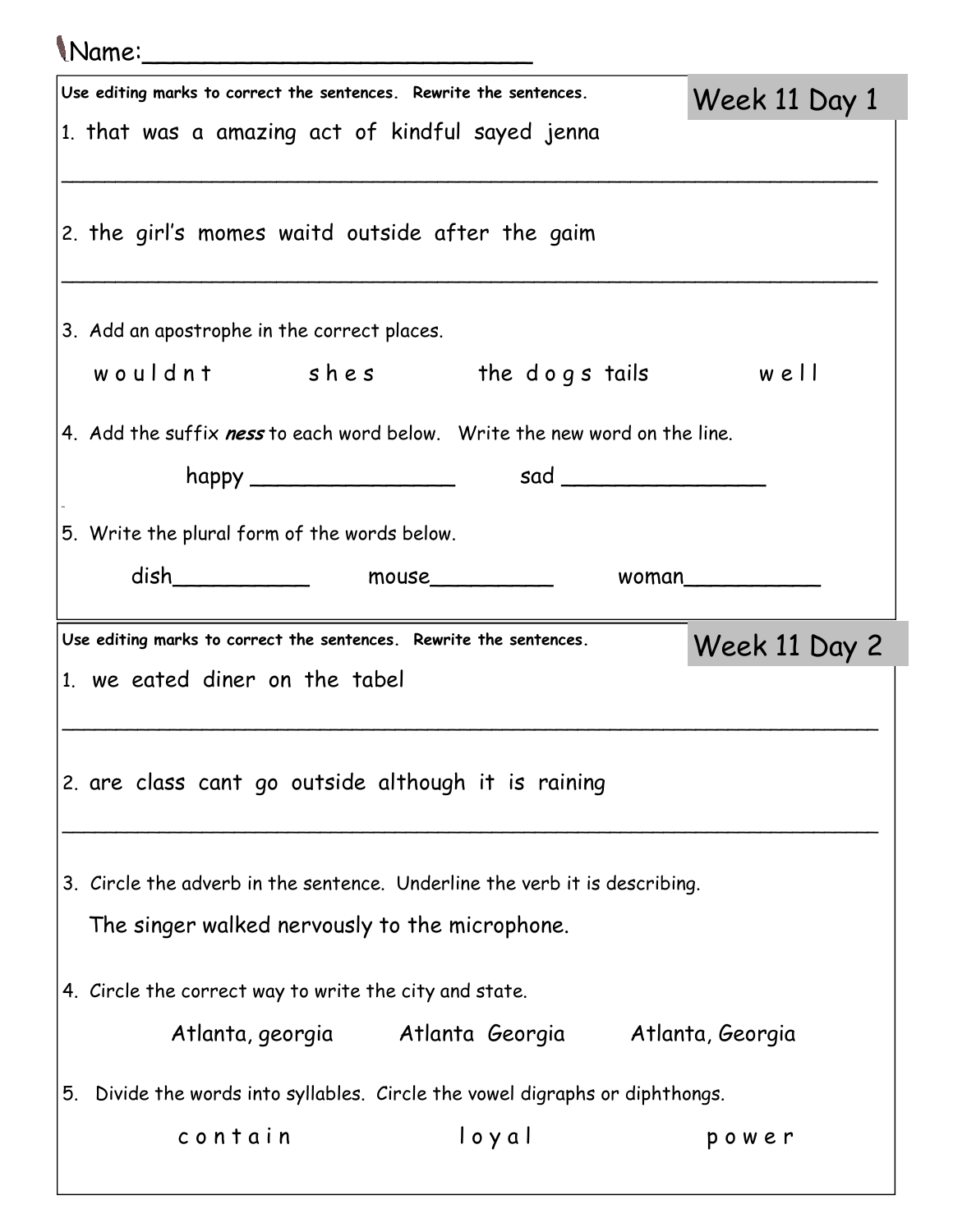## Name:\_\_\_\_\_\_\_\_\_\_\_\_\_\_\_\_\_\_\_\_\_\_\_\_\_ Use editing marks to correct the sentences. Rewrite the sentences. 1. we readed rain school in our class room \_\_\_\_\_\_\_\_\_\_\_\_\_\_\_\_\_\_\_\_\_\_\_\_\_\_\_\_\_\_\_\_\_\_\_\_\_\_\_\_\_\_\_\_\_\_\_\_\_\_\_\_\_\_\_\_\_\_\_\_\_\_\_\_\_\_\_\_\_\_\_\_\_\_\_\_ 2. bella and alli forgeted there coats \_\_\_\_\_\_\_\_\_\_\_\_\_\_\_\_\_\_\_\_\_\_\_\_\_\_\_\_\_\_\_\_\_\_\_\_\_\_\_\_\_\_\_\_\_\_\_\_\_\_\_\_\_\_\_\_\_\_\_\_\_\_\_\_\_\_\_\_\_\_\_\_\_\_\_\_ 3. Circle the adverb in the sentence. Underline the verb it is describing. I will gladly carry your books for you. 4. Circle the adjective in the sentence. Underline the noun it is describing. There were many shoppers at the store. 5. Write the abbreviations correctly. oct \_\_\_\_\_\_\_\_\_\_\_\_\_\_ mstr \_\_\_\_\_\_\_\_\_\_\_\_ wens \_\_\_\_\_\_\_\_\_\_\_\_ October Mister Wednesday Week 11 Day 3 Use editing marks to correct the sentences. Rewrite the sentences. 1. jackson goed to the beech for vacashun. \_\_\_\_\_\_\_\_\_\_\_\_\_\_\_\_\_\_\_\_\_\_\_\_\_\_\_\_\_\_\_\_\_\_\_\_\_\_\_\_\_\_\_\_\_\_\_\_\_\_\_\_\_\_\_\_\_\_\_\_\_\_\_\_\_\_\_\_\_\_\_\_\_\_\_\_ 2. can you help me carry this asked braiden \_\_\_\_\_\_\_\_\_\_\_\_\_\_\_\_\_\_\_\_\_\_\_\_\_\_\_\_\_\_\_\_\_\_\_\_\_\_\_\_\_\_\_\_\_\_\_\_\_\_\_\_\_\_\_\_\_\_\_\_\_\_\_\_\_\_\_\_\_\_\_\_\_\_\_\_ 3. Use context clues to figure out the underlined word. Write a synonym for the word. Ask someone to assist you if you are not sure how to cut the paper. \_\_\_\_\_\_\_\_\_\_\_\_\_\_\_\_\_\_\_\_\_\_\_\_\_\_\_\_\_\_\_\_\_\_\_\_\_\_\_\_\_\_\_\_ 4. Add the suffix *able* to the words below. Write the new words on the lines.  $print \quad \qquad \text{love} \quad \text{love}$ Week 11 Day 4